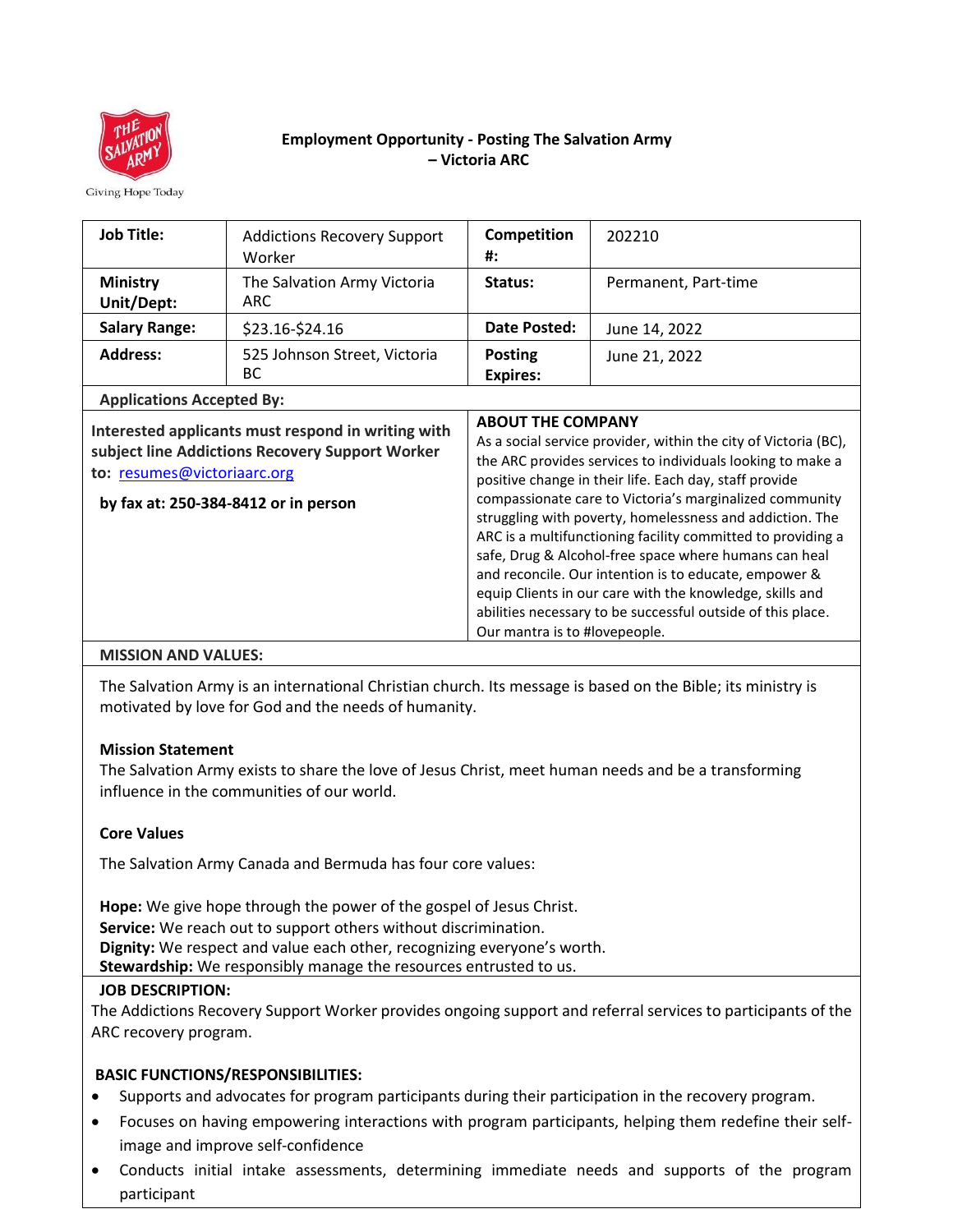- Assists individuals in determining appropriate and mutually agreed upon goal achievement processes; facilitates effective problem-solving behaviors
- Facilitates educational and therapeutic groups for program participants
- Facilitates/supervises outings with program participants
- Engages in case conferences, during which team members discuss participant progress, treatment plans, program material, program procedures, etc
- Maintains statistics and conducts reports as required
- Recommends and assists in the development of new program/policy initiatives to address ongoing client needs
- Maintains confidentiality and keeps accurate client files/case notes
- Regularly attends to self-care through appropriate de-briefing, etc.
- Works in accordance with the Salvation Army Code of Ethics, and maintains professional boundaries with program participants
- Performs other duties as assigned.

### **Other Duties**

- Must attend all staff meetings and training seminars related to agency services if requested;
- Must be prepared to participate in upgrading/training at the discretion of Residential Program Manager;
- May be assigned other related duties according to agency needs at the discretion of the Residence Manager;
- Perform other duties as assigned.

# **QUALIFICATIONS/EXPERIENCE:**

### **Education**

• Completed undergraduate degree in Psychology, Social work or Related Field

### **Experience**

Must have a minimum of two years related experience.

### **Required Skills/Knowledge:**

- Must understand and reflect the ARC Philosophy, Standards, and Tenets.
- Must possess suitable typing skills, and basic computer literacy
- Must be calm in busy in sometimes stressful situations.
- Must possess a valid class 5 Driver's License.
- Must have effective oral and communication skills.
- Must have the ability to understand and be sensitive to cultural differences

### **WHY US?**

At the Salvation Army, we're committed to providing a positive work experience for all members of our team. We seek to support each other by valuing everyone's perspective regardless of their role. As Support Worker, you will have the ability to work with the best team in a position that provides tremendous impact to the lives of others.

### **INCLUSIVITY**

Within the ARC, we are committed to fostering an inclusive and positive environment, where staff and clients feel valued, respected and supported. Our intention is to build a team that reflects the diversity of our clients and communities in which we live and serve. If you require accommodation for the recruitment/interview process (including